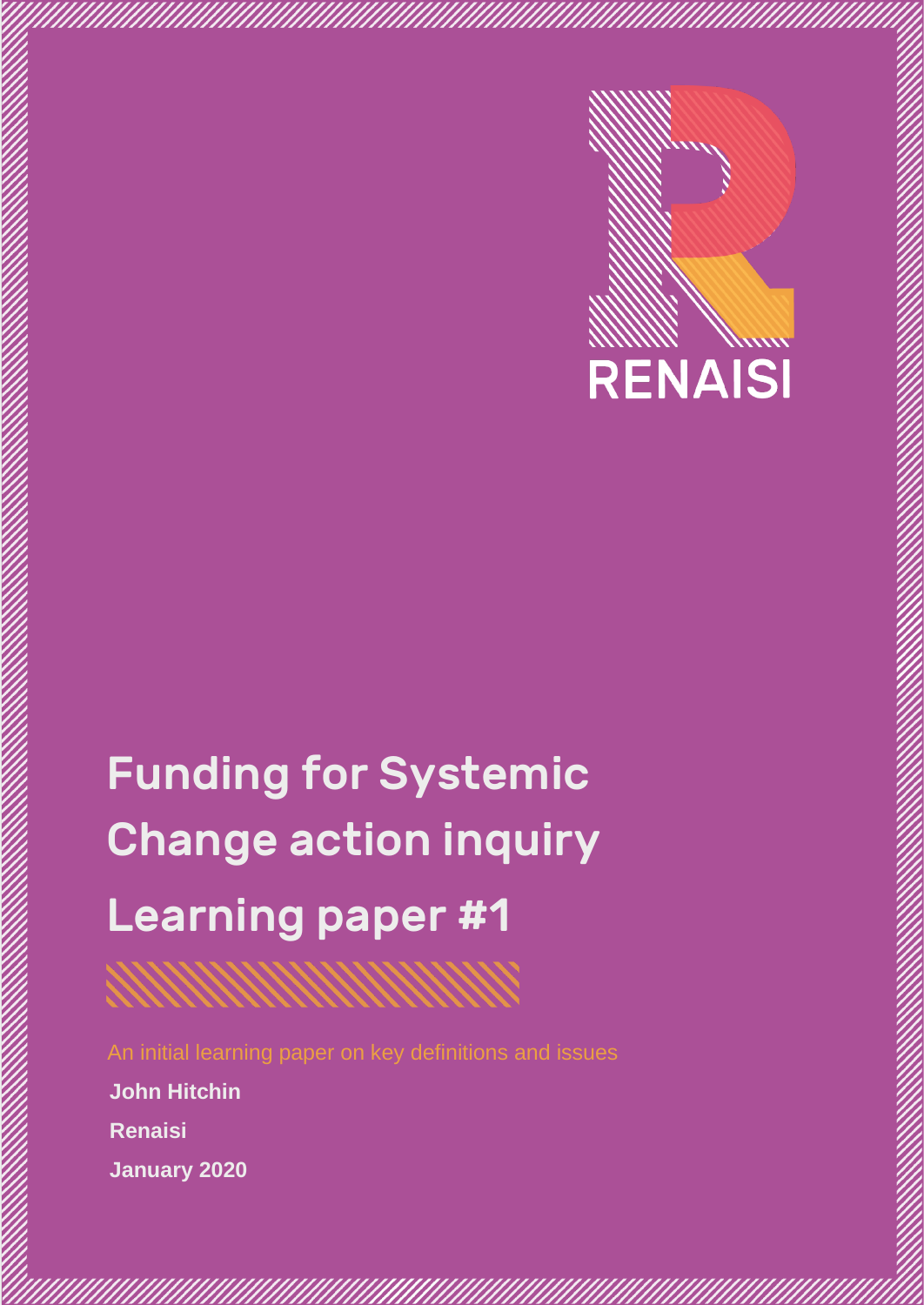# Introduction **MANAHANAHANAHANAHANAHANAHANAHANA**

#### The project

The Funding for Systemic Change project is overseen by a steering group of individuals from a range of social sector organisations and chaired by Save the Children UK (see the notes section of this paper for a full list).

Organisations include national charities, agencies and individuals. Members have a deep understanding of place, systems change and/or complexity, and community- or place-based initiatives. The group collectively supports the project by providing project oversight and direction, engaging with outputs and findings to inform the direction of the project, and sharing access to contacts, networks and relevant opportunities. There is a shared commitment to following the work as it evolves.

The key issue that this group wants to engage with is: **how can funding best be managed to support long-term, place-based systemic change (PBSC), and how can this move us away from approaches to resourcing social change which do not engage with complexity and are short-term, simplistic and output-based in their view of how change happens.**

The first phase of this work, led by Renaisi on behalf of the steering group, is designed to:

- build an understanding of how funding can best support local, place-based organisations and leaders to lead and support 'systems change' work;
- explore ways to support traditional funders and the national charity sector to better fund and support this type of work;
- develop a range of practical tools and/or proposed approaches which could be tested or piloted in future stages of work by the steering group; and,
- strengthen the understanding, relationships and interest in this area between steering group members and wider stakeholders.

#### This learning paper

This paper sets out some initial learning and insight that will be used to frame and guide the work. It is the first of four papers that will be produced during this first phase of work. It explores four key points at this early stage of the project, and these will all evolve as the project progresses:

- 1. Definition of place-based systemic change
- 2. Existing support for PBSC
- 3. Initial frames for exploration
- 4. Learning questions and lines of inquiry

The paper assumes some level of appreciation of the concepts used, and how they might be relevant to funders, local charities/ social enterprises and government. Many of the links provide some introductory/ definitional content that may be useful.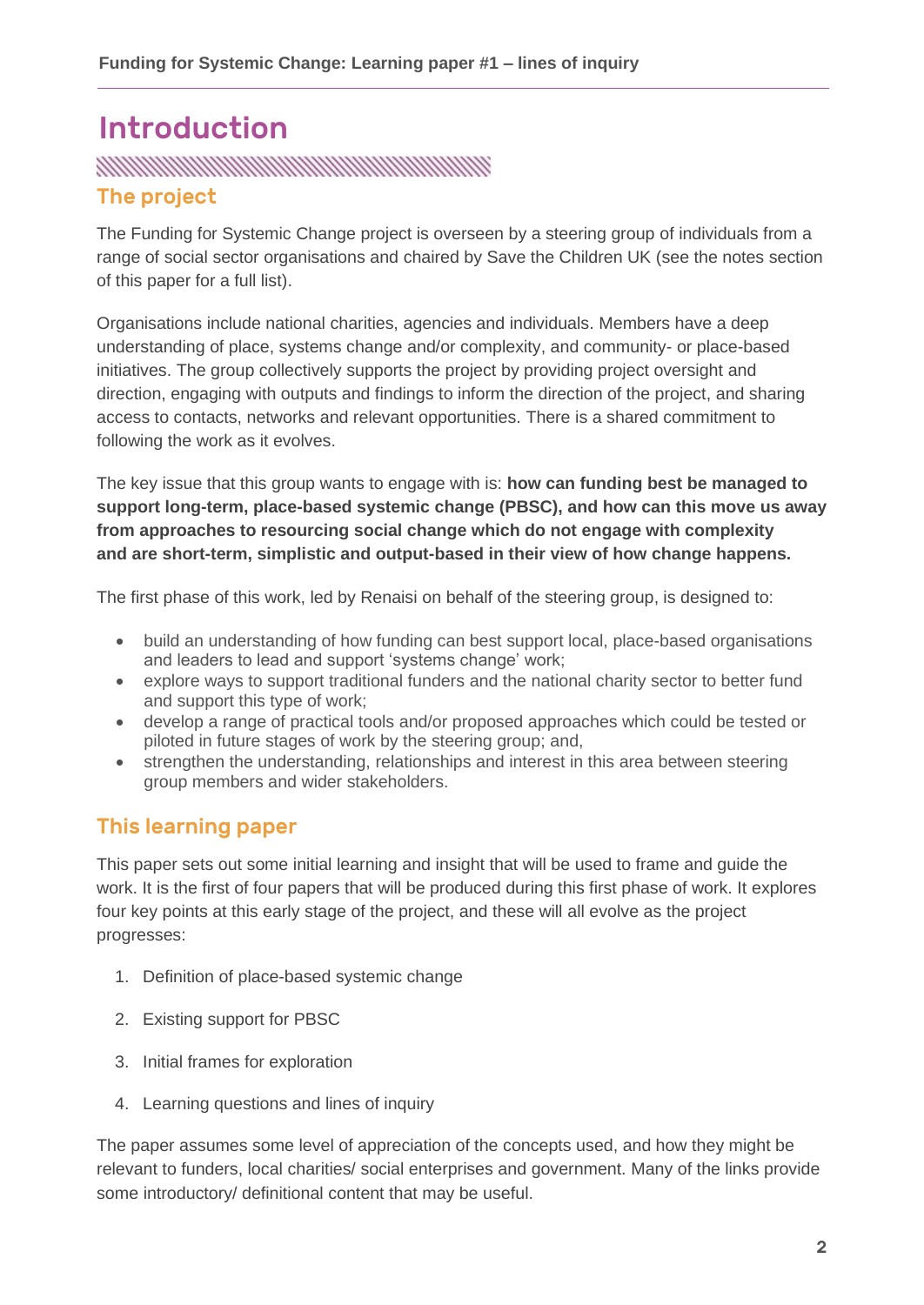# Definition of PBSC **RANDAM MANAHAM MANAHAM MANAHAMARA SERINAN MANAHARA SERINA MANAHARA SERINA MANAHARA SERINA MANAHARA SERINA MANA**

Whilst the work of the steering group is labelled as being about funding for systemic change, a key element of the work that is missing from that title is place. The group wants to explore geographic systems, rather than issue-based systems.

The focus of the work is on place-based systemic change, and how to fund it. What, therefore, is that?

**The working definition that was developed by the group, building from their own practice and from discussion, is that place-based systemic change is an approach to social change that is defined by:** 

- 1. **Time horizon** it is long term in ambition and practice
- 2. **Focus** it is not limited to a single organisation or service, but rather collective and interrelated practice
- 3. **Approach** it is engaged in building and developing relationships between people and organisations, it is flexible and responsive, and it explicitly engages in questions of complexity
- 4. **Scale** it is focussed on geographies that are coherent and understood by those who live in them, and to the systemic challenge.

This is not, therefore, defined by outcomes, organisations or any funding structure. All of those will feature in the work, but it should not shape it.

There is an assumption is that this work could be found in all kinds of places, organisations and partnerships and that it will often be contingent on other work and highly context-dependent.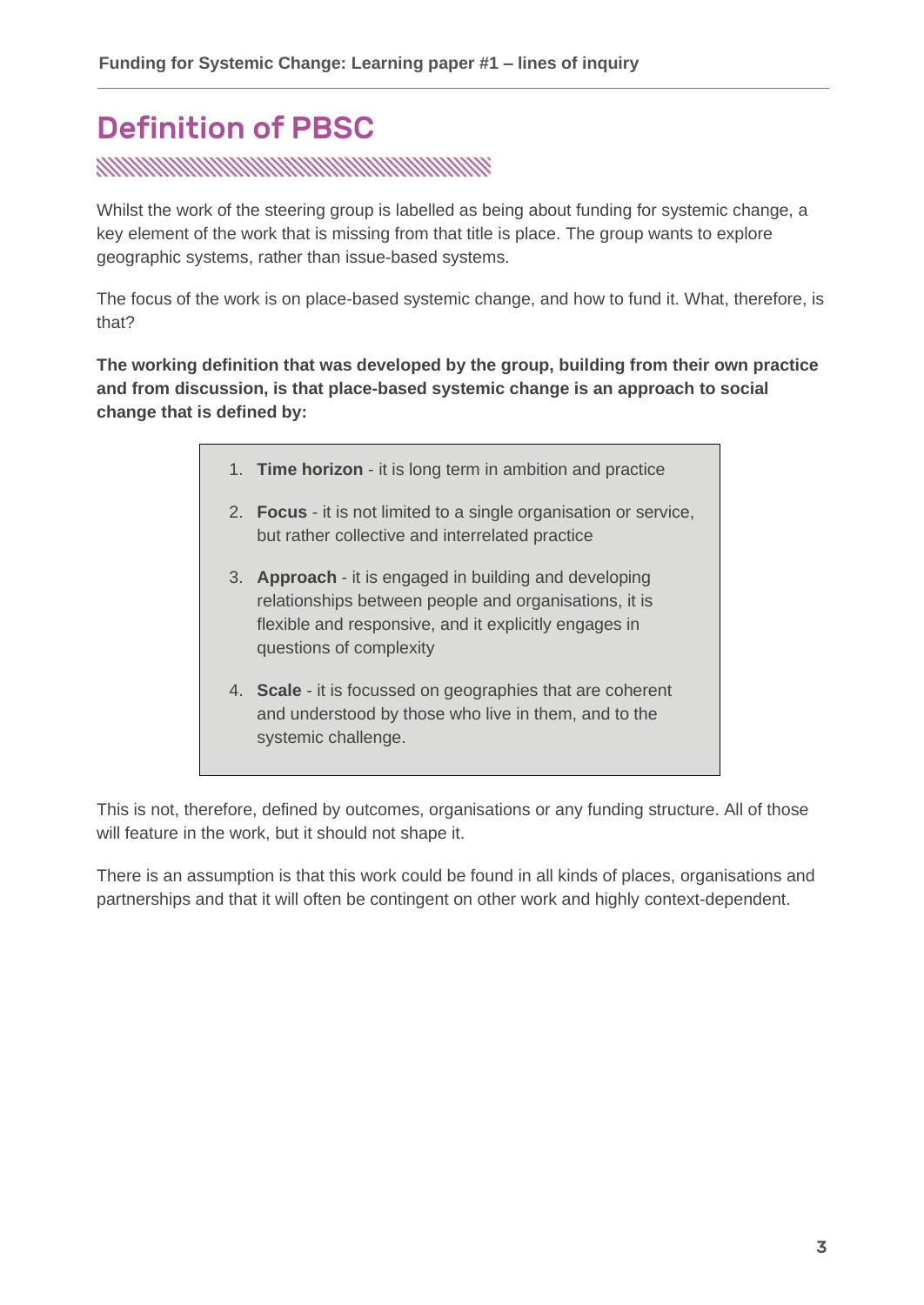# Existing support for PBSC

There is already existing research and frameworks in this space. This project will continue to build on and review those resources and consider in conversations with funders/ places what tools are useful and how such resources/tools/frameworks etc. are used in practice.

Resources that have informed this work fit into four groups, with a funding/ delivering split and a place/systems focus split (there is much that is not referred to here, so the below references should not be seen as exhaustive). This includes funders exploring their work, frameworks and tools developed by consultancies, and the practice of certain places and organisations.



**Funding place** – IVAR's [work](https://www.ivar.org.uk/research-report/working-in-place/) from 2015/16 created 'a framework to support funders in the planning and implementation of place-based approaches.' This framework is useful for all kinds of place funding.

**Funding systems change** – Collaborate and Toby Lowe's 2019 work on [Human Learning](https://collaboratecic.com/exploring-the-new-world-practical-insights-for-funding-commissioning-and-managing-in-complexity-20a0c53b89aa)  [Systems](https://collaboratecic.com/exploring-the-new-world-practical-insights-for-funding-commissioning-and-managing-in-complexity-20a0c53b89aa) (building on numerous other publications from Collaborate) whilst focussing more explicitly on complexity than systems, has significant overlap with this work and is a valuable and well-cited example. There is also a 2020 [report by Ashoka](https://www.ashoka.org/en/embracing-complexity) on funding Systems Change.

**Working in place** – Lankelly Chase's [Place Action Inquiry](https://lankellychase.org.uk/resources/publications/place-action-inquiry-our-learning-to-date/) report of 2019, whilst written by a funder does explore much about practical change.

**Working systemically** – NPCs work on [Systems Change from 2015](https://www.thinknpc.org/resource-hub/systems-change-a-guide-to-what-it-is-and-how-to-do-it/) remains a useful primer on what the concept means for organisations.

Other key resources that have been used in the early stages of this work are those produced by the Corra Foundation on [Place-based working,](https://www.corra.scot/place-based-working/place-based-working-project/) the review of the National Lottery Communities [Fund,](https://www.tnlcommunityfund.org.uk/insights/place-based-working) and the [evaluation toolkit](https://www.dss.gov.au/new-framework-and-toolkit-for-evaluating-place-based-delivery-approaches) published by the Australian government on place-based working.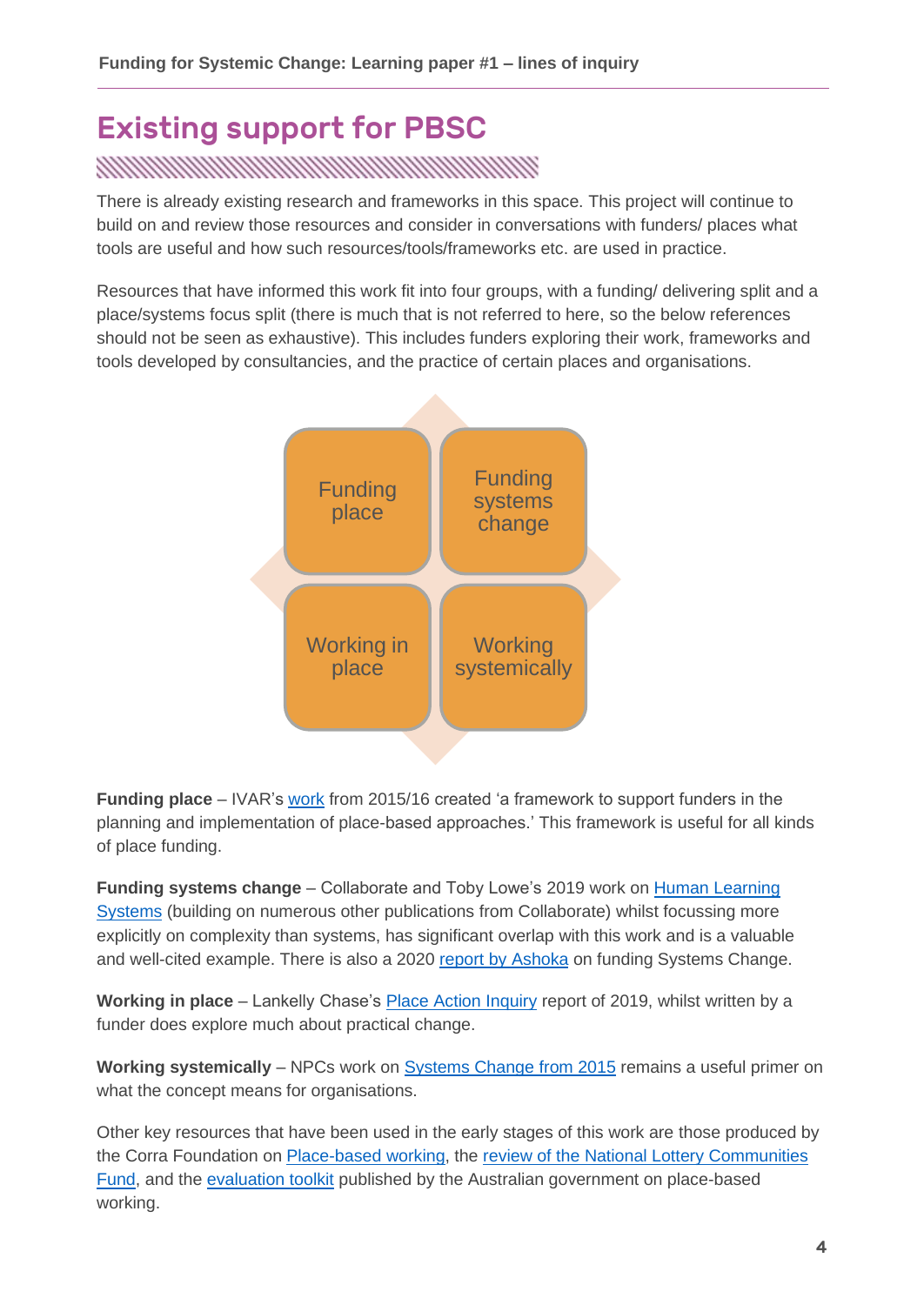# Initial frames for exploration

The initial approach to this project has been to think about four frames to explore practice

through and to tease out the distinctions and challenges experienced by those interviewed that allows for different views on those frames. This approach acknowledges that not everybody will approach the concepts in the same ways that the partnership is considering them.

#### Frame #1 – Place

There are different ways to think about the concept of 'place' in terms of how the individual/ institution views change:



**Regeneration** – change as being about fixing a problem that has affected the economy of the whole place.

**Targeting** – change as coming from evidencebased work that targets resources on places that fit their approach.

**Devolution** – change that would result from localising decision making, and tax-raising powers, to more local forms of government.

**Community** – change that sees local people as the real sources of knowledge, strength and ownership of a place.

**System –** change emerges from systems of relationships between institutions such as public services, charities, and the community.



Place-based systems use geography as the primary tool to define the limits of the system to explore, and work on that system would rather follow other issues in the place than stray

outside of it.

Outcome-based systems use an issue or theme as the limit of the boundary and work would stray outside a geographic boundary if it was right for the outcome/ system question.

#### Frame #3 – Evaluation, learning and change

Work on impact measurement and evaluation typically focussed on three kinds of evaluation practice, each with different purposes and truth claims. Different funds and funders prioritise certain kinds of knowledge and evidence within their work.

## Frame #2 – System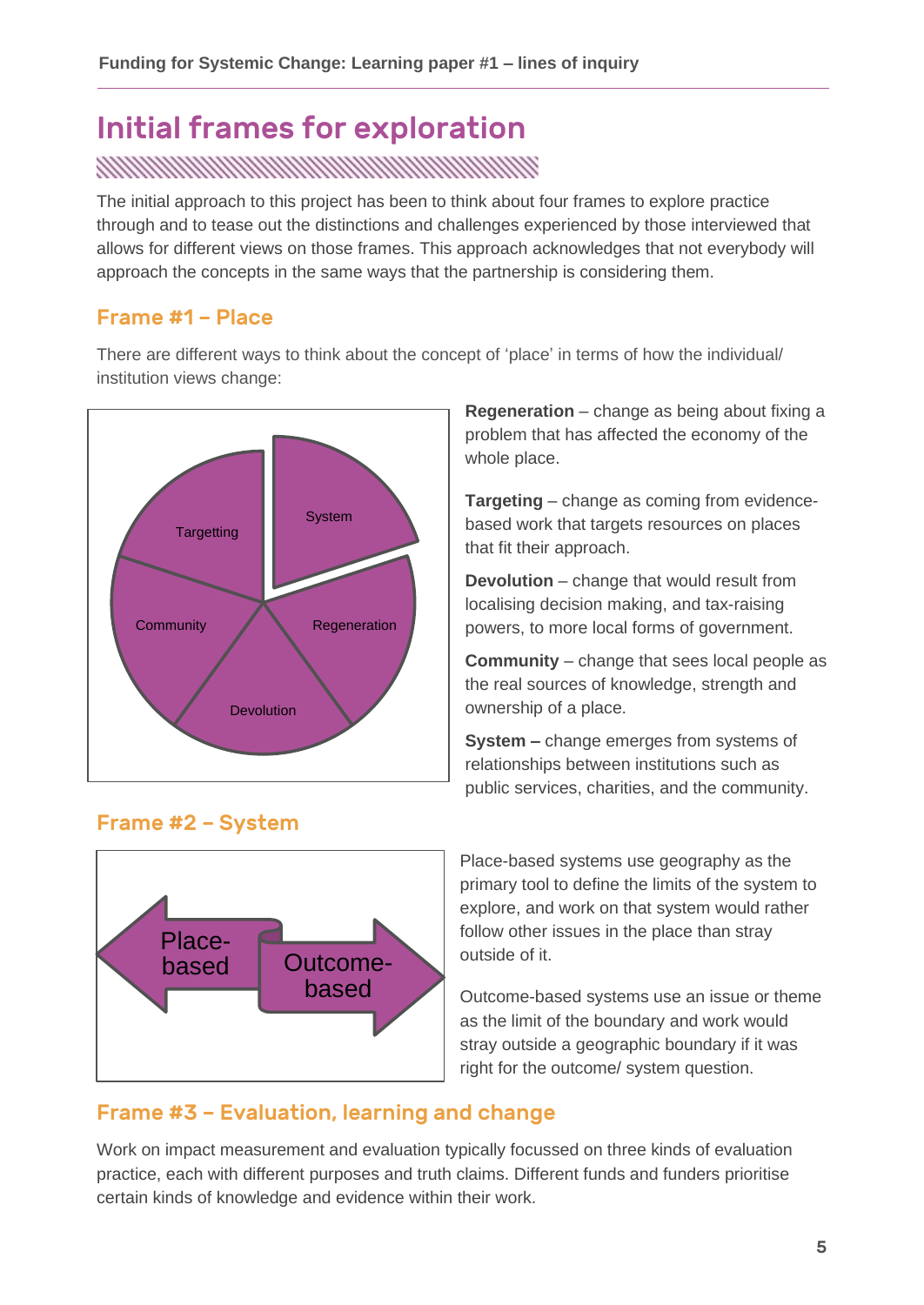

### Frame #4 – Funder practice

1 – **Accountability** is about value for money and evidencing clear impact for a specific investment. Based in Green Book approaches.

2 – **Academic** is about understanding the efficacy of approaches. Based in What Works approaches.

3 – **Developmental** is about practice, improving rather than proving and is linked to learning and feedback.

4 – **Collective** impact, measures the value of combined results of more than one intervention or approach to placebased system change. This approach is less well developed than the other three.

This final framed comes from insight from previous, unpublished work with other funders (not involved in this work) about the value of place in their practice. It was identified that the attitudinal views of the funders influenced how they structured their teams and practice and that this then influenced the kind of work they funded. It will be important to test this further, but there are two polarities that must be managed, and different funders will manage them differently.

One is the balance between having a clear hypothesis for change and giving up power to projects/ communities to own that hypothesis.

The second is about taking a more convening role, which inserts the funder into activity, and getting out of the way of local practice and focussing on providing structure and other expertise.

As with all polarities, these need to be managed and the different approaches to managing them will lead to different outcomes. They are not binary choices.

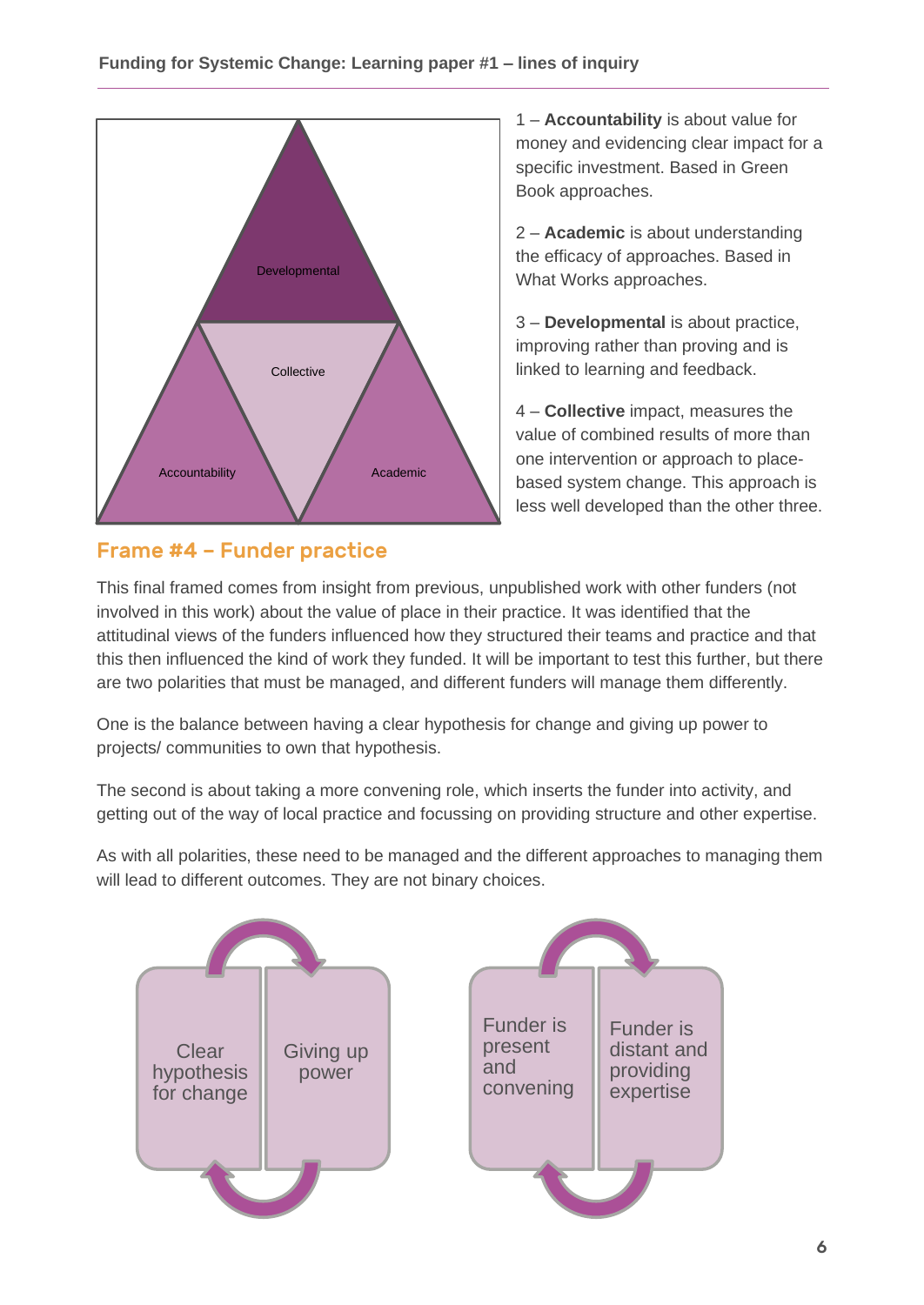## Initial learning questions

Based on conversations with steering group members and some early interviews, some early learning questions have emerged. These questions will be reviewed as the project continues.

#### Defining and understanding PBSC

- Does the definition focus on concepts that are meaningful to both funders and/ or practice, and enable precision in decision making for either party?
- Which of the above frames resonate with different funders and in what ways?
- Is 'place-based systems change' the right way to define this approach to working for places?
- Does the definition focus too much on the elements that are about systems change, and not enough on being clear about what is place-based?

#### Growing and disseminating

- How can this work genuinely build on a great deal of existing knowledge and usefully disseminate it?
- Can we identify examples of practice that highlight new forms of funding and finance that enable us to widen our collective understanding of PBSC?
- How can this project challenge the practice of the steering group?
- How can this project complement the existing work of steering group members, and other interested parties?
- How can trusts and foundations usefully consider the work in their practice?

#### Tools and practice

- What do different actors in this space need to support their work?
- What tools would open-up significantly new types of finance?
- What would influence the current behaviour of funders in this space?